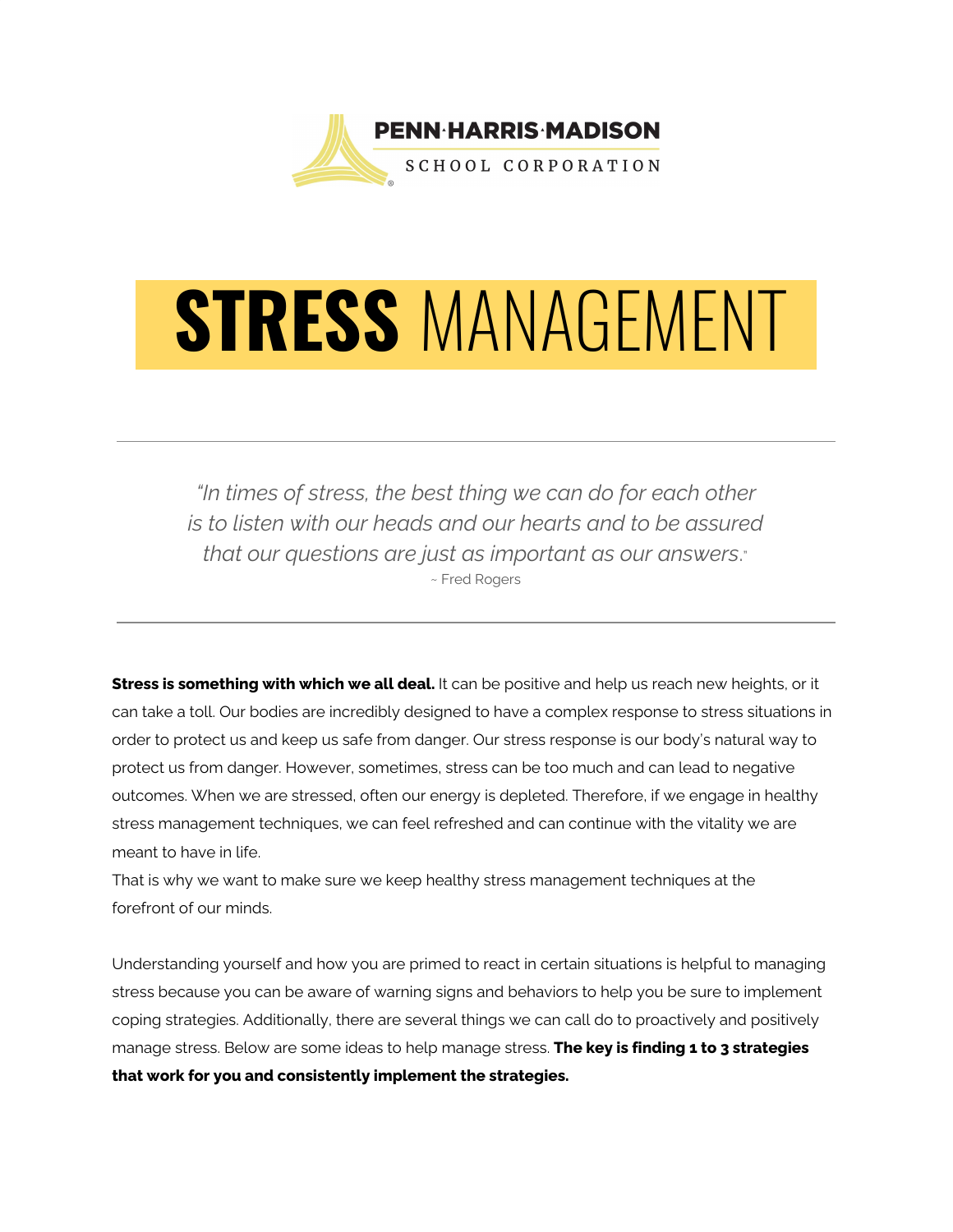

**ART:** Art is a creative activity that can relieve stress no matter your talent level because it helps take your mind off of the things that are causing your stress so you can have a clear head to tackle the next project. To get started, just draw what you feel whether that is real or abstract. You can also start by coloring in the adult coloring books, which can be relaxing for many people.

**CELEBRATE POSITIVES:** Celebration is important because it helps us focus on positives, our accomplishments! It is a way to take a break from the norm and appreciate the hard work! When we celebrate, our bodies release Dopamine and can provide a sense of pleasure. So, start by celebrating the little things.

**EXPRESS GRATITUDE:** The simple act of giving thanks actually has many complex psychological benefits. Expressing gratitude increases positive emotions, decreases stress and helps people bounce back from adversity.

**IMAGERY:** Visualization is easy...you just need to form a mental image to take a visual journey to a peaceful, calming place or situation. Oftentimes, you can close your eyes to eliminate distractions, so be sure you are in a safe situation to use this technique.

**MINDFULNESS:** According to the Mayo Clinic, Mindfulness is a type of meditation in which you focus on being intensely aware of what you're sensing and feeling in the moment, without interpretation or judgment. Practicing mindfulness involves breathing methods, guided imagery, and other practices to relax the body and mind and help reduce stress. It is a practice that helps you focus on the present moment, being aware of your body sensations, thoughts and feelings.

**MINDSET:** According to the Indiana Department of Education, Mindset is the ability to demonstrate cognitive flexibility and a willingness to learn which is critical for perseverance, adaptability, self-discovery, resilience and giving/receiving constructive feedback. Having a growth mindset (believing that your abilities, intelligence, personality, and character are continually developing) can help you embrace change and uncertainty, and continually grow with effort. See Carol Dweck.

**MOTIVATION:** Motivation can be defined as the reasons a person has for acting or behaving in a certain way. Our motivation can help us seek pleasure or avoid danger, and this can be impacted by the environment - a safe & calm environment helps us to manage our motivational response, and also helps us accept responsibilities and take ownership of our work, This all helps us manage stress and seek opportunities for growth. Motivation is high when the task challenges us just enough, but it is not too hard. Activities that are too hard can cause more stress and frustration. We also find motivation and manage stress when we measure our progress (e.g., goals, journal, checklists, etc.) because this helps us see growth.

**MUSIC:** Music can energize and relax us...It is a great stress reliever because it makes us feel good. Studies show that listening to music also impacts the release of different neurotransmitters that help us feel pleasure.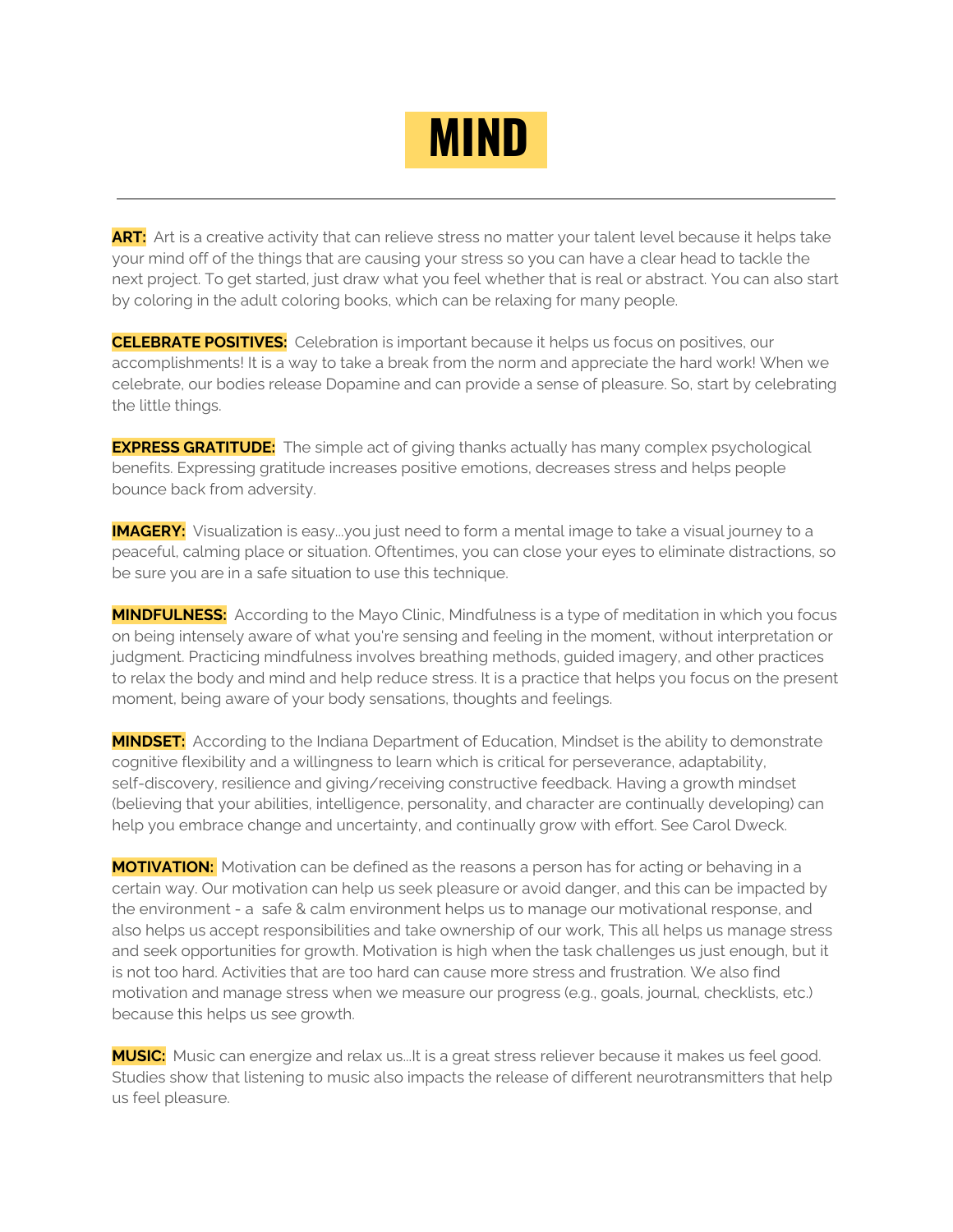**POSITIVE SELF-TALK:** Be positive and give yourself a pep talk to suggest to yourself that you have what it takes and will get through it.

**TIME MANAGEMENT:** Time management can help you stay on top of projects or activities so you can plan ahead and avoid last minute feelings of stress. For big projects, it helps to break it up and set small goals to help keep you on track. It also helps to utilize calendars or reminders on your smartphone or places like Google or Canvas.

In addition to managing time, it is also important that you schedule time in for stress management and self-care activities. Our lives are often dictated by our calendars, so be sure to make time for proactive strategies or chances are slim that they will happen.

## **BODY**

**AUTOGENIC RELAXATION:** This is a blend of deep breathing, progressive muscle relaxation and mental imagery. Simply put, imagine a peaceful setting, while focusing on breathing, and relaxing your different parts of your body.

**COGNITIVE FLEXIBILITY:** Life does not always go as planned, so we need to be able to revise plans in the face of setbacks, new information, obstacles or mistakes. This is our ability to adapt to a changing world to adjust how we think about something so we can maintain a positive mindset. We can practice cognitive flexibility by changing our routine, trying new things, being creative, seeking others' perspectives and letting go of anxieties.

**DEEP BREATHING:** Deep breathing can help with stress management and can have a calming effect. This is because the autonomic nervous system is made up of two systems: (1) the sympathetic nervous system, which is activated when in a state of stress, & (2) the parasympathetic, which helps you rest and relax. You cannot have both systems activated at the same time. You can activate a sense of calm by engaging in deep breathing, which increases the supply of oxygen to your brain and stimulates the parasympathetic nervous system, which promotes a state of calmness. Additionally, breathing techniques help you feel connected to your body—it brings your awareness away from the worries in your head and quiets your mind. There are several breathing techniques available. A helpful tip is to remember to smell the roses (breath in through your nose) and blow out the candles (push air out of your mouth). Depending on what you are able to do, breathing slowly and deeply from your stomach can signal a state of calm. Additionally, strategies like square or star breathing can help. The great thing about breathing is we all do it and it is a strategy you can do anywhere.

**DIET:** Eating a healthy, balanced diet can impact the way one feels. During times of stress, we might want to "stress eat" by consuming drinks that are not healthy or eat foods that are high in carbs (e.g., "comfort foods"), which causes a spike in blood sugar and then we "crash." On the other hand, eating a balanced diet can support mood regulation and combat negative feelings of stress. (Keep in mind any food allergies or dietary restrictions.)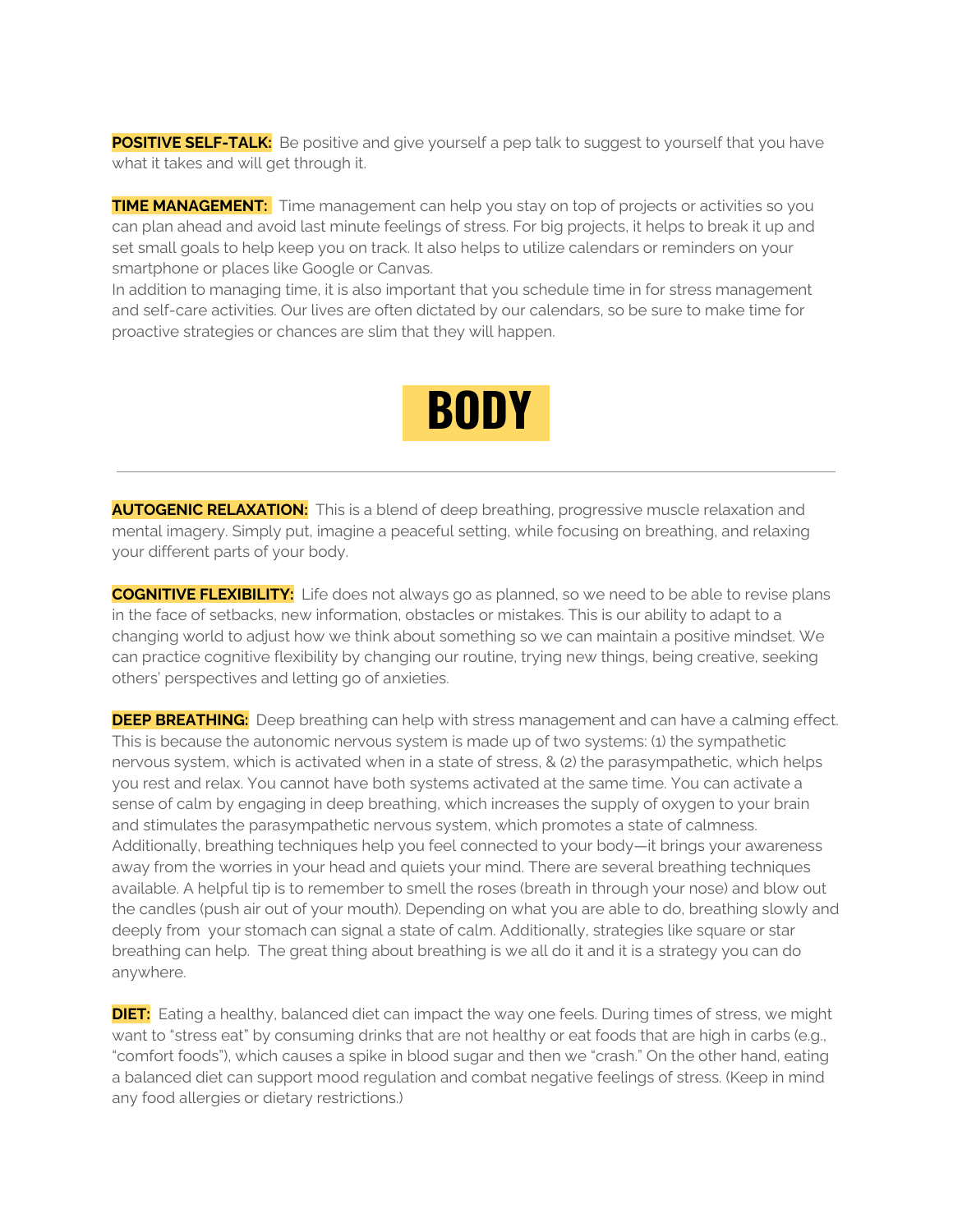**EXERCISE:** Exercise is planned and structured body movements done to improve or maintain physical fitness. We also need physical activity or movement, which works your muscles and requires energy. This can include leisure activities or household chores. Exercise helps you feel less stress because it releases endorphins, which can make you feel good and can enhance your sense of well-being. It also takes your mind off of your worries, helps you gain confidence to meet challenges and feel better about how you look and feel. Exercise can also be a social activity that helps you connect with others, even if you connect virtually.

**LAUGHTER:** No joke! Laughing can release endorphins, which help you feel good. It also impacts your blood pressure and pulse to help with some physical symptoms of stress. Laughing also helps you feel connected to others.

**PROGRESSIVE MUSCLE RELAXATION:** This is an evidence-based technique to help you relax and calls for you to focus on slowly tensing and then relaxing muscle groups in a progressive manner.

**SLEEP HYGIENE:** Good sleep hygiene includes a variety of different practices that help a person to have normal, quality sleep and daytime alertness. There are several practices that impact one's sleep hygiene, such as going to bed and waking at the same time each day, avoiding stimulants 4-6 hours before bed, establishing and maintaining a bedtime routine, avoiding screens before bed, using one's bed for sleep (not work), etc.

**SHINE! HONE YOUR SKILLS:** Think of what you are good at or enjoy doing, and schedule time to engage in these activities to sharpen your skills and soar with your strengths.



**PRAYER, MEDITATION, & SPIRITUALITY:** The general idea of spirituality can help you feel connected, have meaning, increase your personal value system to lead a healthier life, and be better able to cope with stress.

**RELATIONSHIPS:** When we are in a safe, healthy relationship, it increases feelings of connection and belonging. It also gives us someone with whom to share life and share in our burdens when stress starts to take a toll.

Having relationships not only keeps us connected, but it also keeps us accountable to others by making sure we are staying motivated, engaging in stress management techniques, and caring for ourselves. People closest to us can usually tell when we are not acting like ourselves, so it is helpful to have a trusted friend who has your best interests at heart and can be honest with you in a kind way to let you know if you seem "stressed,"

**PETS:** The companionship of a pet can positively lower stress and increase feelings of socialization and connection.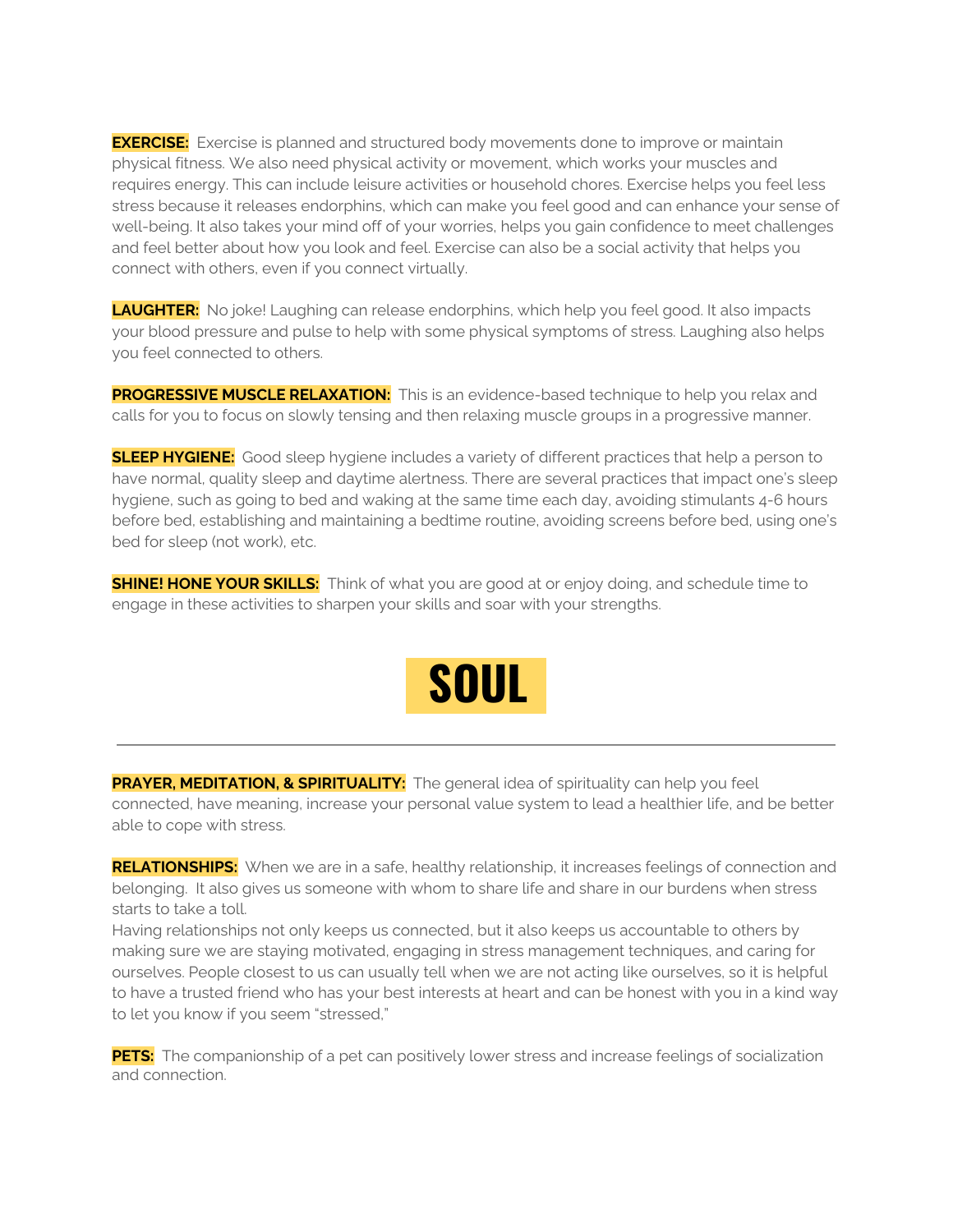# **LIFE IS TOUGH, BUT SO ARE YOU.**

Life can be tough, but we can become resilient and bounce back. Engaging in self-care and stress management techniques can help us bounce back. At times, we need to seek additional help. You are important enough to ensure your needs are met. We can find more help by looking within ourselves or looking outside of ourselves. We can look in ourselves by engaging in one of the stress management strategies, or look outside of ourselves to connect with others.

● **If you are in need of resources for food, shelter or clothing, please call 211 for free resources in our area**.

At times, we may not be sure if we are showing signs of stress...If you are unsure, pay attention to a few warning signs, such as trouble sleeping, changes in eating patterns, body aches, tearful, feeling nervous, not acting like yourself, people asking if you are okay, feeling unsafe or afraid, or feelings of sadness. Be sure to consider other plausible explanations without avoiding potential concerns. Below are some possible signs of stress for students of different ages:

- **Preschoolers**—thumb sucking, bedwetting, clinging to parents, sleep disturbances, loss of appetite, fear of the dark, regression in behavior, and withdrawal.
- **Elementary school children**—irritability, aggressiveness, clinginess, nightmares, school avoidance, poor concentration, and withdrawal from activities and friends.
- **Adolescents**—sleeping and eating disturbances, agitation, increase in conflicts, physical complaints, delinquent behavior, and poor concentration.

#### **If you or someone you care about feels overwhelmed, seek help.**

- Students and families can talk to our counselors for resources in the area
- Certain P-H-M employee groups have access to our **Employee Assistance Program through New Avenues. ([NewAvenuesOnline.com](http://newavenuesonline.com/) or 800-731-6501)**
- **Call 911** for emergencies
- **Suicide Prevention Lifeline**-The Lifeline provides 24/7, free and confidential support for people in distress, prevention and crisis resources for you or your loved ones Call 1-800-273-TALK
- **Safe School Helpline**-is a 24/7 communication service that empowers school administrators to make proactive decisions as well as creating reporting responsibilities for students, parents and community members to share in the maintenance of a safe learning environment-Call 1-800-4-1-VOICE x359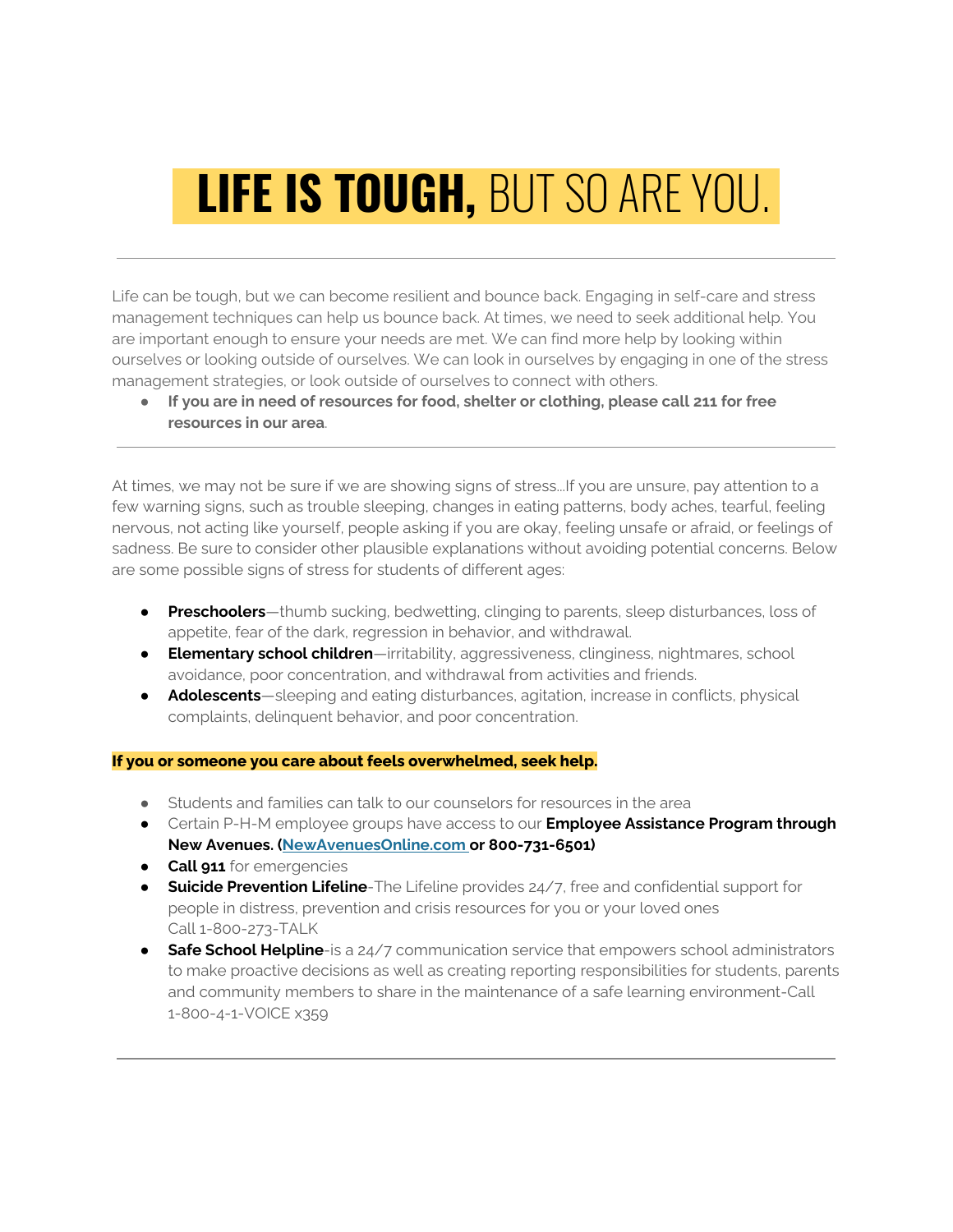At times, we may need to explore the possibility of counseling interventions (at our families expense). Counseling is a great tool that can provide a needed intervention via talk therapy. There are many methods counselors, therapists and psychologists use to move a person through the counseling process and reach counseling goals. A lot of times people think counseling is "advice" but it is really intended to help people achieve their goals, become the best versions of themselves, and gain greater insights into a situation. The counseling sessions are designed to help a person identify potential concerns and solutions that can cause stress or emotional turmoil and then work toward solutions. In many cases, counseling will continue until the issue that you came to counseling for is resolved or at least manageable. There are different types of counseling, such as individual (1-1 session to receive support to help a person deal with the presenting concern), couples (is for a couple to receive support and assistance to solve a problem or heal), family counseling (is often used when there is a stressful life event that impacts one or all areas of family closeness, communication or structure) and group counseling is used when people come together to work on similar topics, like anger management, divorce, substance abuse recovery, etc. Depending on the type of counseling, there are different theoretical frameworks counselors use to move through the counseling process to help a person resolve the presenting concerns and become the best version of themselves. A lot of times people are resistant to counseling because of mental health stigma or they feel uncomfortable; however, there is nothing wrong with working with a person who is highly trained to help lead a person through a situation or difficult circumstance. Sometimes, we just need to bounce something off of someone to process through. Counseling is a very effective strategy that is helpful for all kinds of concerns, especially stress.

### **RESOURCES**

- <https://www.healthline.com/nutrition/how-to-increase-dopamine#section8>
- <https://www.ncbi.nlm.nih.gov/pubmed/11958969>
- [https://www.mayoclinic.org/healthy-lifestyle/stress-management/in-depth/stress-relief/a](https://www.mayoclinic.org/healthy-lifestyle/stress-management/in-depth/stress-relief/art-20044464) [rt-20044464](https://www.mayoclinic.org/healthy-lifestyle/stress-management/in-depth/stress-relief/art-20044464)
- [https://www.mayoclinic.org/healthy-lifestyle/stress-management/in-depth/stress-relief/a](https://www.mayoclinic.org/healthy-lifestyle/stress-management/in-depth/stress-relief/art-20044456) [rt-20044456](https://www.mayoclinic.org/healthy-lifestyle/stress-management/in-depth/stress-relief/art-20044456)
- [https://www.mayoclinic.org/diseases-conditions/depression/in-depth/depression-and-ex](https://www.mayoclinic.org/diseases-conditions/depression/in-depth/depression-and-exercise/art-20046495) [ercise/art-20046495](https://www.mayoclinic.org/diseases-conditions/depression/in-depth/depression-and-exercise/art-20046495)
- [https://www.everydayhealth.com/wellness/united-states-of-stress/ultimate-diet-guide-str](https://www.everydayhealth.com/wellness/united-states-of-stress/ultimate-diet-guide-stress-management/) [ess-management/](https://www.everydayhealth.com/wellness/united-states-of-stress/ultimate-diet-guide-stress-management/)
- [https://rightasrain.uwmedicine.org/mind/stress/why-deep-breathing-makes-you-feel-so-c](https://rightasrain.uwmedicine.org/mind/stress/why-deep-breathing-makes-you-feel-so-chill) [hill](https://rightasrain.uwmedicine.org/mind/stress/why-deep-breathing-makes-you-feel-so-chill)
- <https://www.healthline.com/nutrition/how-to-increase-dopamine#section7>
- <https://www.ncbi.nlm.nih.gov/pubmed/21217764>